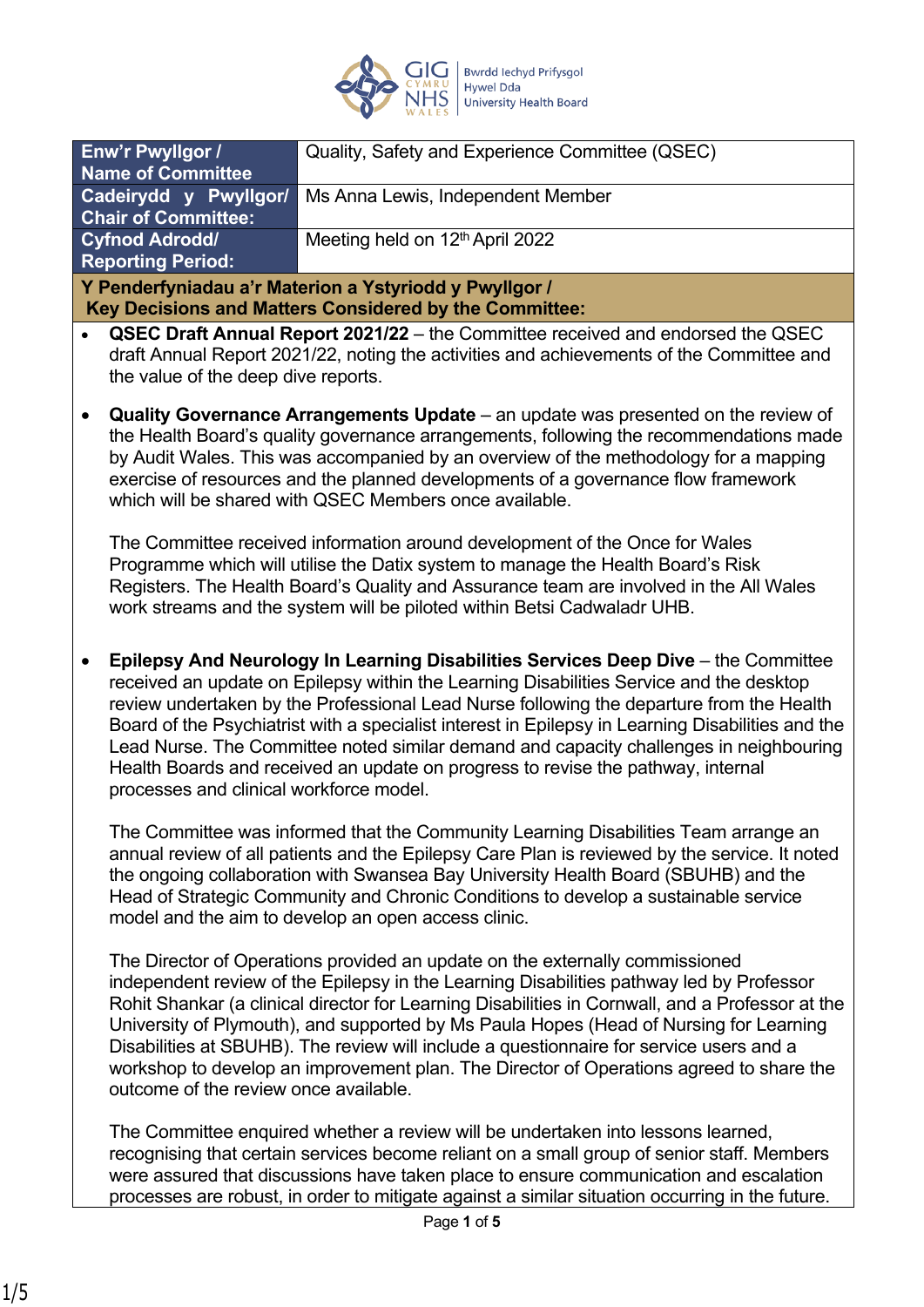The Committee received further assurance that the Director of Nursing, Quality and Patient Experience and the Director of Operations will continue to work with fragile services on contingency plans and actions.

• **School Nurse And Youth Health Team Deep Dive Report** – a deep dive report on the topic of Children's Public Health Nursing: Provision of School Nursing and Youth Health Team was considered, with the Committee noting the impact of COVID-19, the deployment of school nurses to support the pandemic response and the ongoing workforce challenges. Members received an update on the recent review of the School Nurse staffing framework and staffing profile, including key risks within the service such as a budget shortfall, an ageing/insufficient workforce establishment (with 44% of staff nearing retirement) and accommodation challenges. Members noted the shortfall of Specialist School Nurses in Ceredigion and Carmarthenshire in particular and budget limitations which result in challenges in developing the framework.

Members were advised of further challenges experienced by the service, such as staff burnout, lack of professional development opportunities and the Welsh Language requirements in hard to recruit areas, which presents a further barrier to recruitment. Members were assured that feedback from the children of the area will be a significant factor in any decisions being made regarding language preference for School Nurse staff.

Members noted the actions taken by the service to mitigate the risks, including a workforce review in collaboration with the Workforce and Development team, exploration of recruitment opportunities in collaboration with Swansea University and education leads in Ceredigion, and improving professional development opportunities for staff. The Committee were informed that opportunities with the volunteer sector and commissioned services will be explored, as well as collaboration with Health Education and Improvement Wales to establish a future workforce model.

The Committee received an update on progress to update the School Nurse framework requirements within the Hywel Dda region and the next steps to progress a detailed engagement plan for a more holistic approach to Children and Young People's services across the service.

• **Safeguarding Services Deep Dive Report** – the Committee received a report detailing the significant increase in Safeguarding Services activity since the COVID-19 pandemic. The Adult Safeguarding Single Point of Contact Team is facing significant pressures, due to the small and fragile resource, an increase in referrals and requirements for statutory multiagency meetings as part of a national review process. The Committee received an overview of the actions to mitigate the impact such as collaborative working, reviewing the structure in adult and child safeguarding teams to increase capacity and enable succession planning, and progressing opportunities for operational services to take a more active role in reviews.

The Committee queried the impact on the Health Board of Looked After Children placements from out of county, as noted within the slide set, and received information on the involvement of a number of services as part of the health needs assessment, including the Health Visiting Service, a Specialist Nurse and School Nurse. An update was provided on the national discussions underway to improve the health needs notification process and the Head of Safeguarding undertook to feedback timescales to the Committee.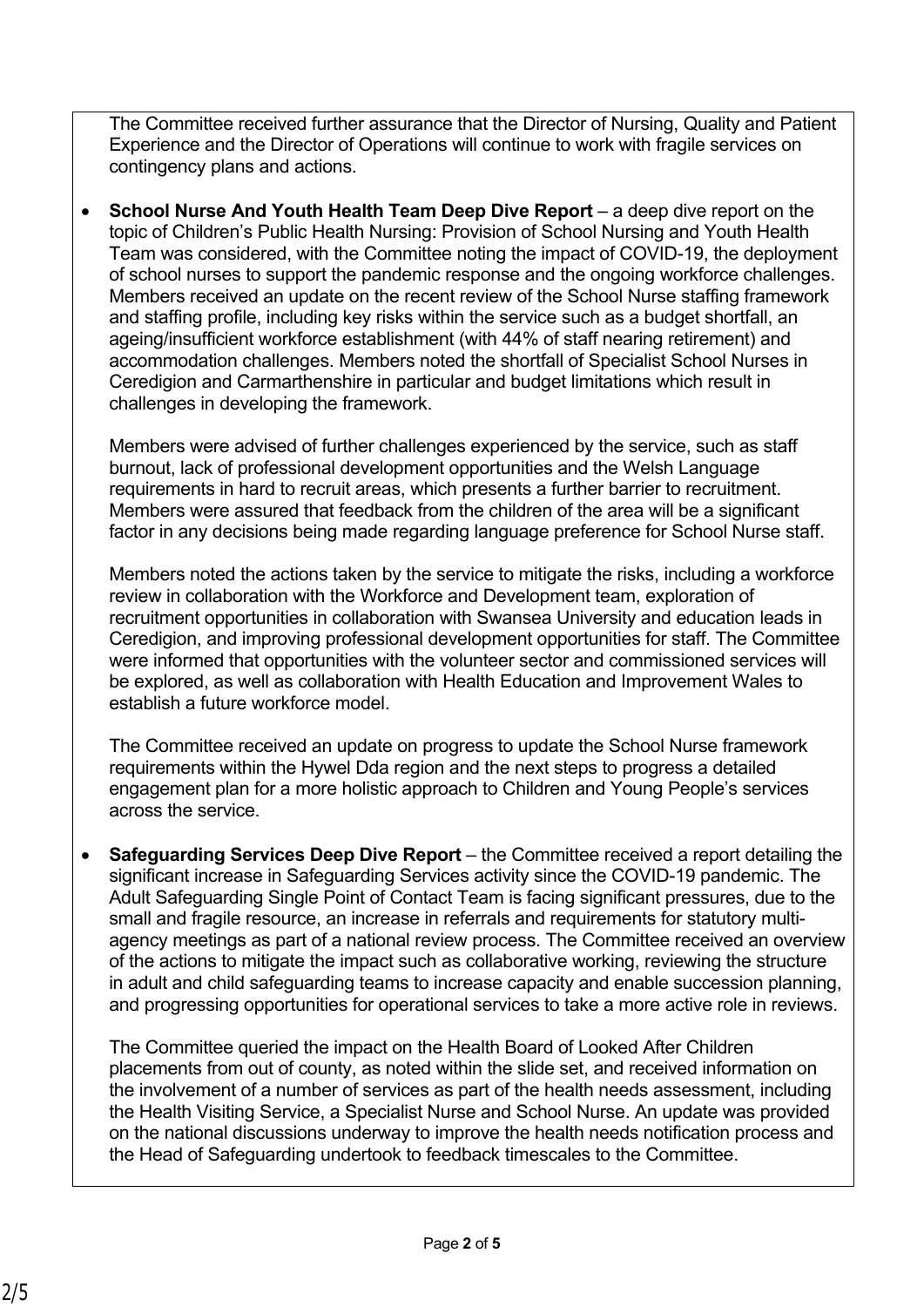Members enquired whether Service Leads are confident that adequate support is in place for the current workforce. Recognising the complex and distressing work involved, the Committee received assurance that robust supervision arrangements are in place. Members further noted ongoing discussions with the Health Visiting and School Nurse Service around the current supervision model and managing stress and caseloads and that regular contact is made with safeguarding practitioners, who are routinely reminded of the wellbeing resources available.

The Committee were informed that no additional funding has been allocated by Welsh Government to support the impact of the COVID-19 pandemic and suggested that representation is made to Welsh Government to formally record the challenges faced by frontline service and the threat to statutory compliance due to pressures. The Director of Nursing, Quality and Patient Experience undertook to discuss the increasing levels of activity with the Head of Safeguarding Services.

- **The Nurse Staffing Wales Act Annual Report** the Committee received the Nurse Staffing Wales Act Annual Report as part of the three-year statutory reporting requirement process, together with the current Health Board nurse staffing levels position. The significant contribution of Mrs Chris Hayes, Nurse Staffing Programme Lead was recognised and Members recorded their best wishes for Mrs Hayes imminent retirement from the Health Board. The Committee reflected upon the fast changing acuity levels due to COVID-19, noting the challenges to maintain compliance in certain areas of pressure. Where temporary changes have been implemented due to the impact of COVID-19, the Committee were informed that the nurse staffing levels are recalculated in collaboration with the hospital Heads of Nursing and that available data is utilised to make a professional judgement on patient safety requirements. The Committee received an update on the Health Visiting Staffing Programme and the progress to revise staffing requirements, noting that a full update will be scheduled for QSEC in August 2022.
- **The Quality Assurance Report** the Committee noted the Quality and Assurance Report, which included an update on the recent Healthcare Inspectorate Wales (HIW) virtual inspection at Llandovery Hospital, observing that no immediate actions are required. An update was provided on the COVID-19 reviews and Members noted confirmation of funding from Welsh Government for a two-year period to support resources, infrastructure, engagement with patients affected by incidents and the establishment of a Corporate Assurance Nosocomial COVID-19 Assurance Scrutiny Panel within the Health Board.

The Committee discussed negligence claims within the Health Board and enquired whether there are themes emerging. In response, Members heard that an analysis is carried out for each negligence claim and noted development of a dashboard system as part of the process. The Committee noted that a Deep Dive Thematic Claim Review is currently being undertaken in Maternity Services, which will report to the Listening and Learning Sub-Committee.

• **Maternity Services Improvement Plan Following HIW Inspections Across Wales** – an update was presented on the Health Board's response to The Royal Colleges' Independent Review of Maternity Services at Cwm Taf University Health Board (CTMUHB), which highlighted a number of concerns and questions about the effectiveness of wider Health Board leadership and governance arrangements. Welsh Government requested immediate assurance from all Health Boards in Wales, via a Maternity Services benchmarking exercise led by the Maternity and Neonatal Network, and 17 recommendations were made.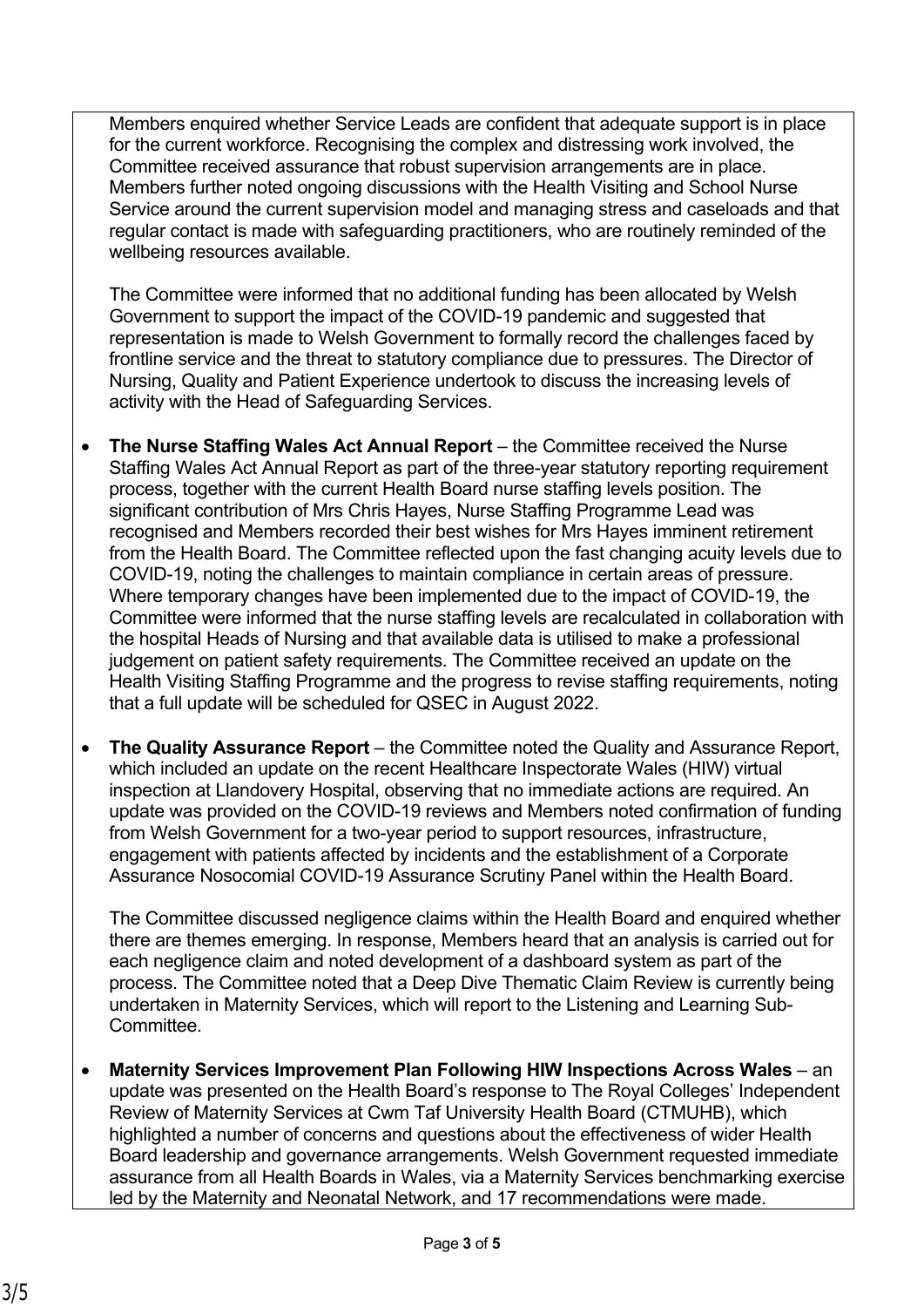The Committee received an update on the actions undertaken as part of the recommendations, an overview of the medical position, recent appointments and the new labour ward. The recent appointment of a patient experience Midwife was noted, together with use of social media platforms and visits undertaken with the Communications Team to local breastfeeding groups, postnatal groups and to women with complex social needs, to explore their views on service requirements. The Head of Midwifery provided the next steps for the service, including a 'Stop, Start or Continue' evaluation of current processes in place within the service, to celebrate the achievements within the team, create capacity within the team and enhance the staff skills to future-proof maternity services. The Director of Nursing, Quality and Patient Experience informed the Committee that an update will be provided on the All Wales development of the maternity services structure, developments following the Ockenden Report and the Community Health Council (CHC) Improvement plan in due course.

- **Swansea Bay University Health Board (SBUHB) Progress Report On The Review Of Cardiac Services Improvement Plan** – the Committee received the SBUHB progress report on the Cardiac Services improvement plan following the Getting it Right First Time (GIRFT) Review and an overview of the range of actions taken, progress in implementing the improvement plan, and key deliverables. Members noted key updates from a meeting held on 17<sup>th</sup> March 2022 between SBUHB and HDdUHB Medical Directors, Directors of Nursing and Board Secretaries, such as development of a performance dashboard and the Welsh Health Specialist Services Committee de-escalation to Stage 3, which will be further discussed following the Royal College of Surgeons (RCS) planned review. The RCS review will include a case note review of the 19 mitral valve deaths and a standard service review. The Committee noted the geographical challenges which cause a natural inequity in access to the service and received assurance that options are being explored in terms of transport and alternative providers; however, it was acknowledged that there is no short-term solution to the current challenges.
- **Operational Quality, Safety and Experience Sub-Committee (OQSESC) Annual Report** – the Committee noted the OQSESC Annual Report 2021/22 and commended the refreshed leadership and focus of the Sub-Committee to incorporate patient experience and positive developments in services. Members enquired whether the Sub-Committees undertake a self-assessment exercise and the Board Secretary undertook to explore this when capacity in the Corporate Governance Team allows.
- **Listening and Learning Sub-Committee (LLSC) Update Report and Annual Report** the Committee received the LLSC update report and endorsed the annual report 2021/22.
- **Infection Prevention and Control Update** an update from the Infection and Prevention Strategic Steering Group was presented, with Members noting the establishment of the Ventilation Group and the capital investment secured to convert two positive ventilation cubicles to negative pressure suites at Bronglais General Hospital and Glangwili General Hospital.

The Committee noted the installation of Isolation pods for Critical Care and that the review of air purifiers in collaboration with Shared Services and SBUHB has resulted in the purchase of 60 air purifiers. The allocation will be agreed and the Standard Operating Procedure is in development. Members further noted the development of an Audit tracker